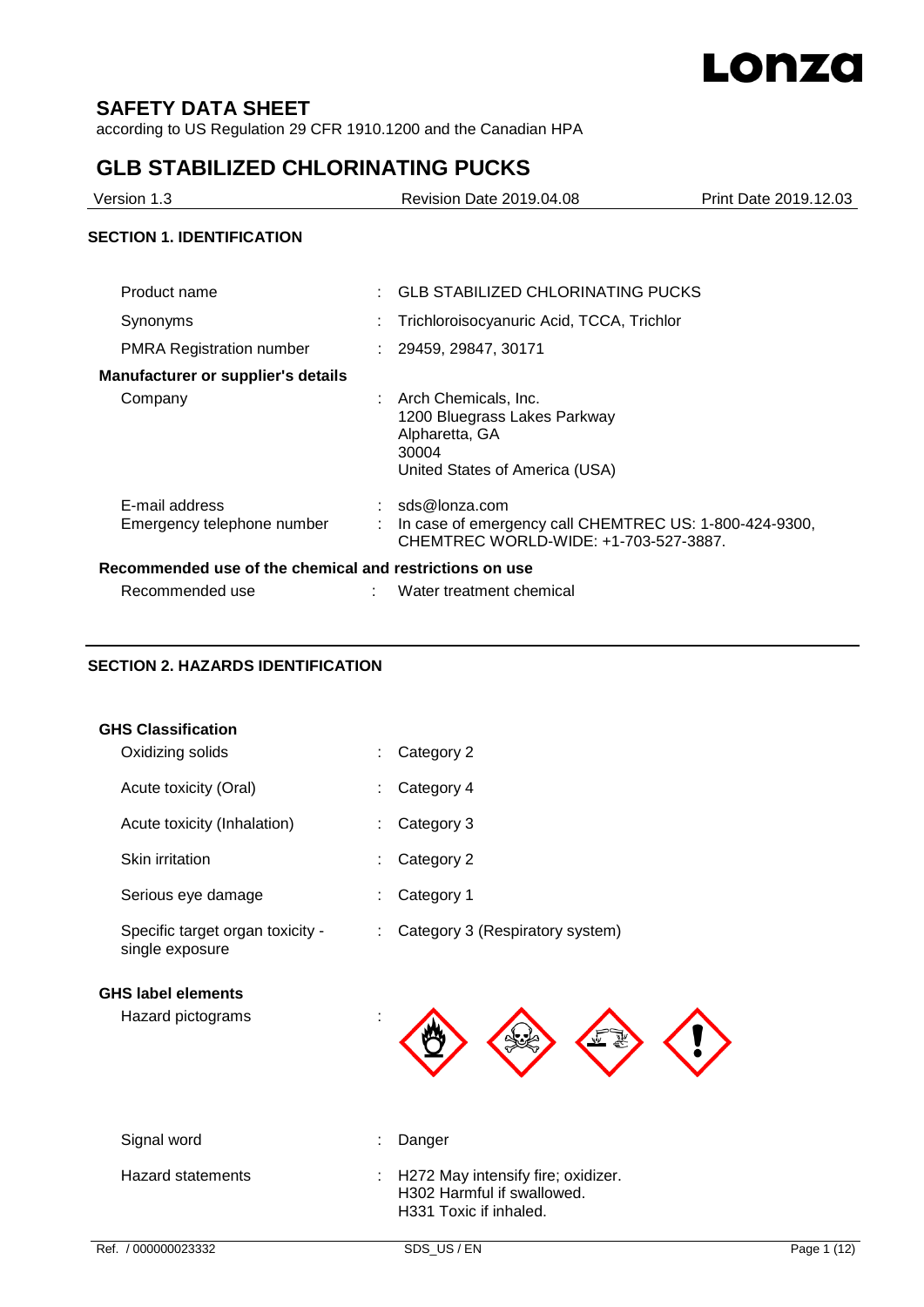# **GLB STABILIZED CHLORINATING PUCKS**

|                          | H318 Causes serious eye damage.<br>H335 May cause respiratory irritation.                                                                                                                                                                                                                                                                                                                                                                                                                                                                                                                                                                                                                                                                                                                                                                                                                                                                                                                                                                                                                                                                                                                                                                                                                                                                                                                                                                                                                                                                                                                                                                        |
|--------------------------|--------------------------------------------------------------------------------------------------------------------------------------------------------------------------------------------------------------------------------------------------------------------------------------------------------------------------------------------------------------------------------------------------------------------------------------------------------------------------------------------------------------------------------------------------------------------------------------------------------------------------------------------------------------------------------------------------------------------------------------------------------------------------------------------------------------------------------------------------------------------------------------------------------------------------------------------------------------------------------------------------------------------------------------------------------------------------------------------------------------------------------------------------------------------------------------------------------------------------------------------------------------------------------------------------------------------------------------------------------------------------------------------------------------------------------------------------------------------------------------------------------------------------------------------------------------------------------------------------------------------------------------------------|
|                          |                                                                                                                                                                                                                                                                                                                                                                                                                                                                                                                                                                                                                                                                                                                                                                                                                                                                                                                                                                                                                                                                                                                                                                                                                                                                                                                                                                                                                                                                                                                                                                                                                                                  |
| Precautionary statements | <b>Prevention:</b><br>P210 Keep away from heat, hot surfaces, sparks, open flames and<br>other ignition sources. No smoking.<br>P220 Keep/Store away from clothing/ combustible materials.<br>P221 Take any precaution to avoid mixing with combustibles.<br>P260 Do not breathe dust/ fume/ gas/ mist/ vapours/ spray.<br>P264 Wash skin thoroughly after handling.<br>P270 Do not eat, drink or smoke when using this product.<br>P271 Use only outdoors or in a well-ventilated area.<br>P280 Wear protective gloves/ protective clothing/ eye protection/<br>face protection.<br><b>Response:</b><br>P301 + P312 + P330 IF SWALLOWED: Call a POISON<br>CENTER/doctor if you feel unwell. Rinse mouth.<br>P304 + P340 + P311 IF INHALED: Remove victim to fresh air and<br>keep at rest in a position comfortable for breathing. Call a POISON<br>CENTER or doctor/ physician.<br>P302 + P352 IF ON SKIN: Wash with plenty of water.<br>P332 + P313 If skin irritation occurs: Get medical advice/attention.<br>P362 + P364 Take off contaminated clothing and wash it before<br>reuse.<br>P305 + P351 + P338 + P310 IF IN EYES: Rinse cautiously with<br>water for several minutes. Remove contact lenses, if present and<br>easy to do. Continue rinsing. Immediately call a POISON<br>CENTER/doctor.<br>P370 + P378 In case of fire: Use water spray, alcohol-resistant<br>foam, dry chemical or carbon dioxide to extinguish.<br>Storage:<br>P403 + P233 Store in a well-ventilated place. Keep container tight-<br>ly closed.<br>P405 Store locked up.<br>Disposal:<br>P501 Dispose of contents/container in accordance with local regu- |
|                          | lation.                                                                                                                                                                                                                                                                                                                                                                                                                                                                                                                                                                                                                                                                                                                                                                                                                                                                                                                                                                                                                                                                                                                                                                                                                                                                                                                                                                                                                                                                                                                                                                                                                                          |

H315 Causes skin irritation.

### **Other hazards**

None known.

## **SECTION 3. COMPOSITION/INFORMATION ON INGREDIENTS**

Chemical nature : Substance

## **Hazardous components**

| Chemical name / Synonyms                      | CAS-No. | Concentration (% w/w) |
|-----------------------------------------------|---------|-----------------------|
| 1,3,5-Trichloro-1,3,5-triazinane-2,4,6-trione | 87-90-1 | 96 - 100              |

## **SECTION 4. FIRST AID MEASURES**

General advice : Call a poison control center or doctor for treatment advice. For 24-hour emergency medical assistance, call Arch Chemical Emergency Action Network at 1-800-654-6911. Have the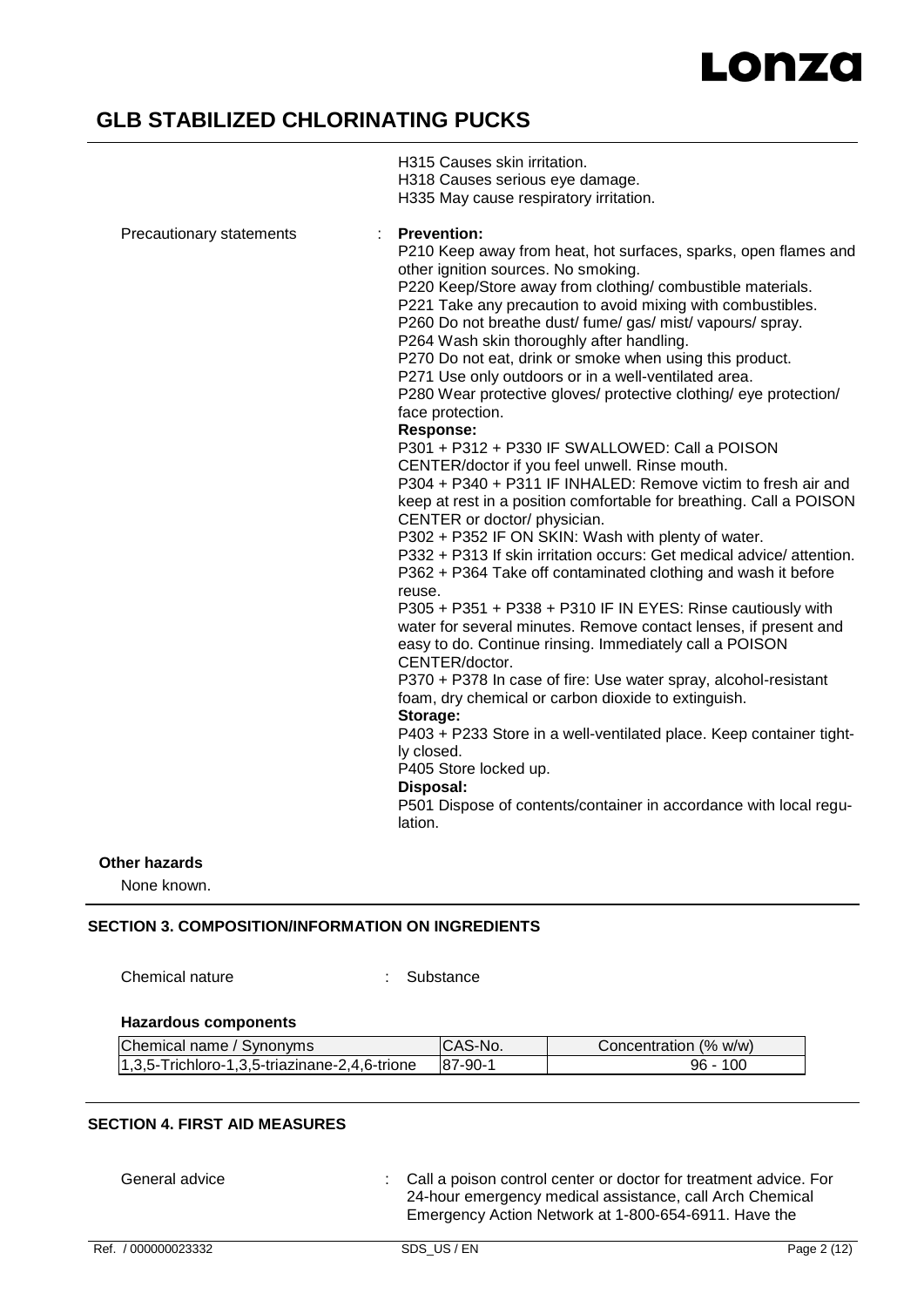

# **GLB STABILIZED CHLORINATING PUCKS**

|                                                                  | product container or label with you when calling a poison con-<br>trol center or doctor, or going for treatment.                                                                                                                                                                                      |
|------------------------------------------------------------------|-------------------------------------------------------------------------------------------------------------------------------------------------------------------------------------------------------------------------------------------------------------------------------------------------------|
| If inhaled<br>÷.                                                 | IF INHALED: Move person to fresh air. If person is not breath-<br>ing, call 911 or an ambulance, then give artificial respiration,<br>preferably mouth-to-mouth if possible. Call a poison control<br>center or doctor for further treatment advice.                                                  |
| In case of skin contact                                          | IF ON SKIN OR CLOTHING: Take off contaminated clothing.<br>Rinse skin immediately with plenty of water for 15-20 minutes.<br>Call a poison control center or doctor for treatment advice.                                                                                                             |
| In case of eye contact                                           | : IF IN EYES: Hold eye open and rinse slowly and gently with<br>water for 15-20 minutes. Remove contact lenses, if present,<br>after the first 5 minutes, then continue rinsing eye. Call a poi-<br>son control center or doctor for treatment advice.                                                |
| If swallowed                                                     | IF SWALLOWED: Call a poison control center or doctor im-<br>mediately for treatment advice. Have person sip a glass of<br>water if able to swallow. Do not induce vomiting unless told to<br>do so by a poison control center or doctor. Do not give any-<br>thing by mouth to an unconscious person. |
| Most important symptoms and ef-<br>fects, both acute and delayed | None known.                                                                                                                                                                                                                                                                                           |
| Notes to physician                                               | Probable mucosal damage may contraindicate the use of gas-<br>tric lavage.                                                                                                                                                                                                                            |

### **SECTION 5. FIREFIGHTING MEASURES**

| Suitable extinguishing media         |   | Water only.                                                                                                                                                                                                                                                                                              |
|--------------------------------------|---|----------------------------------------------------------------------------------------------------------------------------------------------------------------------------------------------------------------------------------------------------------------------------------------------------------|
| Specific hazards during firefighting | ÷ | During a fire, irritating and highly toxic gases may be generat-<br>ed by thermal decomposition or combustion.<br>Closed containers may explode (due to the build up of steam<br>pressure) when exposed to extreme heat.                                                                                 |
| Further information                  |   | Use water to cool containers exposed to fire. On small fires,<br>use water spray or fog. On large fires, use heavy deluge or<br>fog streams. Flooding amounts of water may be required<br>before extinguishment can be accomplished.<br>Do not use dry extinguishers containing ammonium com-<br>pounds. |

### **SECTION 6. ACCIDENTAL RELEASE MEASURES**

| Personal precautions, protective<br>equipment and emergency proce-<br>dures | Response to a large quantity spill (100 pounds or greater) or<br>when dusting or decomposition gas exposure could occur<br>requires the use of a positive pressure full face supplied air<br>repirator or self contained breathing apparatus (SCBA), chem-<br>ical resistant gloves, coveralls and boots. In case of fire, this<br>personal protective equipment should be used in addition to<br>normal fire fighter equipment.<br>Compatible materials for response to this material are: neo- |
|-----------------------------------------------------------------------------|--------------------------------------------------------------------------------------------------------------------------------------------------------------------------------------------------------------------------------------------------------------------------------------------------------------------------------------------------------------------------------------------------------------------------------------------------------------------------------------------------|
|-----------------------------------------------------------------------------|--------------------------------------------------------------------------------------------------------------------------------------------------------------------------------------------------------------------------------------------------------------------------------------------------------------------------------------------------------------------------------------------------------------------------------------------------------------------------------------------------|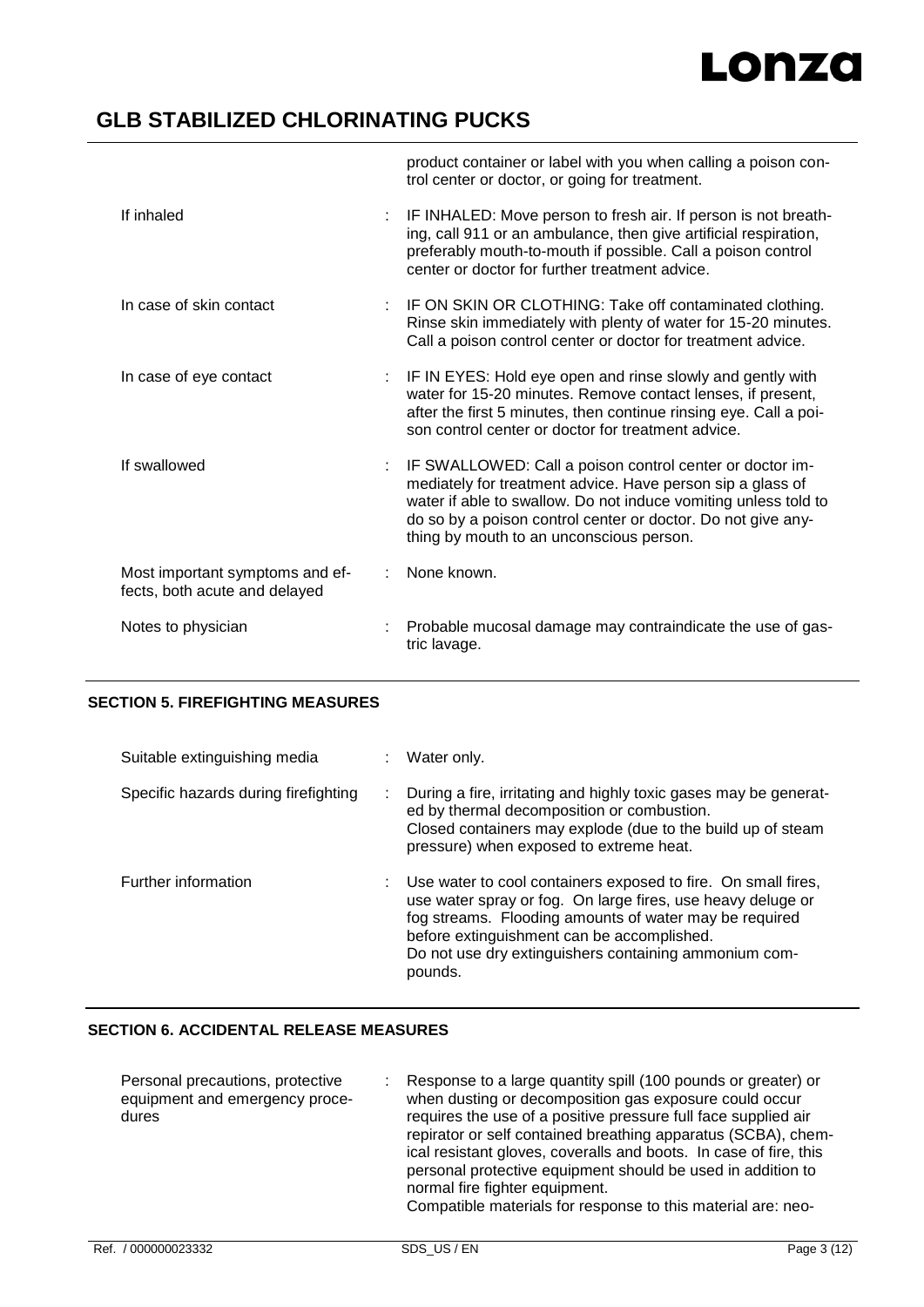# **GLB STABILIZED CHLORINATING PUCKS**

### prene.

|                                                            |    | Protection concerns must also address the following: If this<br>material becomes damp/wet or contaminated in a container,<br>the formation of nitrogen trichloride gas may occur and an<br>explosive condition may exist.<br>FOR ALL TRANSPORTATION ACCIDENTS, CALL<br>CHEMTREC: 1-800-424-9300<br>Hazardous concentrations in air may be found in local spill<br>area and immediately downwind.<br>If spill material is still dry, do not put water directly on this<br>product as a gas evolution may occur. If material is wet, con-<br>tact 1-800-654-6911 for proper stabilization procedures.<br>Dispose of spill residues per guidelines under Section 13,<br>Disposal Consideration.<br>This material may be neutralized for disposal; you are re-<br>quested to contact Arch Chemicals at 1-800-654-6911 before<br>beginning any such procedure. |
|------------------------------------------------------------|----|-----------------------------------------------------------------------------------------------------------------------------------------------------------------------------------------------------------------------------------------------------------------------------------------------------------------------------------------------------------------------------------------------------------------------------------------------------------------------------------------------------------------------------------------------------------------------------------------------------------------------------------------------------------------------------------------------------------------------------------------------------------------------------------------------------------------------------------------------------------|
| Environmental precautions                                  |    | If the product contaminates rivers and lakes or drains inform<br>respective authorities.                                                                                                                                                                                                                                                                                                                                                                                                                                                                                                                                                                                                                                                                                                                                                                  |
| Methods and materials for contain-<br>ment and cleaning up | ÷. | Sweep up and shovel into suitable containers for disposal.<br>Do not flush into surface water or sanitary sewer system.<br>Avoid dust formation.                                                                                                                                                                                                                                                                                                                                                                                                                                                                                                                                                                                                                                                                                                          |
|                                                            |    |                                                                                                                                                                                                                                                                                                                                                                                                                                                                                                                                                                                                                                                                                                                                                                                                                                                           |

## **SECTION 7. HANDLING AND STORAGE**

| Advice on safe handling     | : Do not take internally. Avoid contact with skin, eyes and cloth-<br>ing. Upon contact with skin or eyes, wash off with water.<br>Avoid breathing dust, mist, vapor or gas.      |
|-----------------------------|-----------------------------------------------------------------------------------------------------------------------------------------------------------------------------------|
| Conditions for safe storage | : Store in a cool dry ventilated location, away from sources of<br>ignition or other incompatible conditions and chemicals. Keep<br>container(s) closed.<br>Avoid creating dusts. |
| Materials to avoid          | : Refer to Section 10, "Incompatible Materials."                                                                                                                                  |

### **SECTION 8. EXPOSURE CONTROLS/PERSONAL PROTECTION**

# **Components with workplace control parameters**

Contains no substances with occupational exposure limit values.

| <b>Engineering measures</b>                             | Local exhaust ventilation or other engineering controls are<br>normally required when handling or using this product to<br>keep airborne exposures below the TLV, PEL or other rec-<br>ommended exposure limit.            |
|---------------------------------------------------------|----------------------------------------------------------------------------------------------------------------------------------------------------------------------------------------------------------------------------|
| Personal protective equipment<br>Respiratory protection | Wear a NIOSH approved respirator if levels above the expo-<br>sure limits are possible.<br>A NIOSH approved full-face air purifying respirator equipped<br>with combination chlorine/P100 cartridges. Air purifying respi- |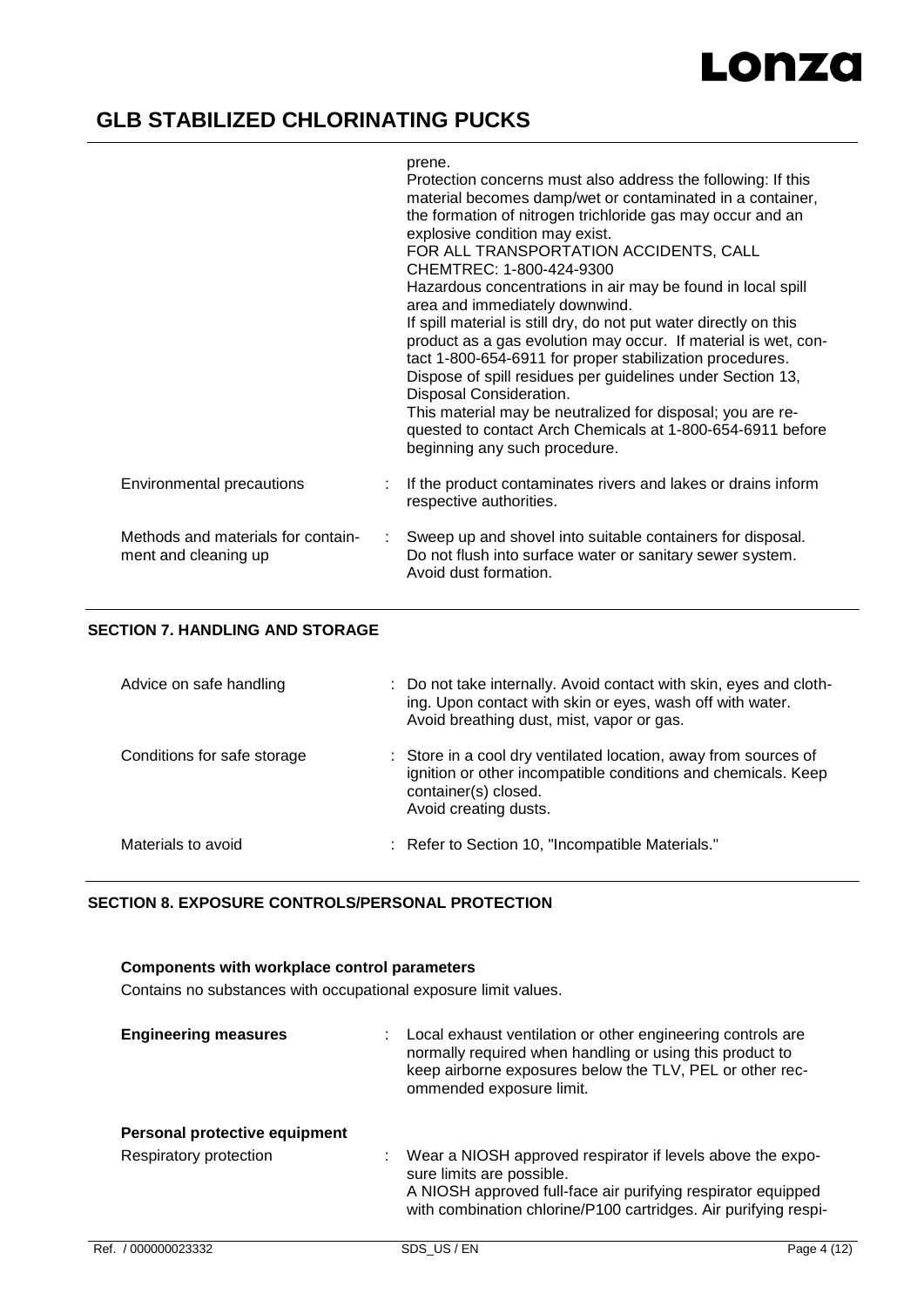# **GLB STABILIZED CHLORINATING PUCKS**

|                          | rators should not be used in oxygen deficient or IDLH atmos-<br>pheres or if exposure concentrations exceed ten (10) times<br>the published limit.  |
|--------------------------|-----------------------------------------------------------------------------------------------------------------------------------------------------|
| Hand protection          |                                                                                                                                                     |
| Remarks                  | Wear impervious gloves to avoid skin contact. A full impervi-<br>ous suit is recommended if exposure is possible to a large<br>portion of the body. |
| Eye protection           | Use chemical goggles.                                                                                                                               |
| Skin and body protection | Nitrile<br>Natural Rubber<br>Neoprene (This includes: gloves, boots, apron, protective<br>suit)                                                     |
| Protective measures      | An eye wash and safety shower should be provided in the<br>immediate work area.                                                                     |

## **SECTION 9. PHYSICAL AND CHEMICAL PROPERTIES**

| Appearance                   |   | tablet                                                                |
|------------------------------|---|-----------------------------------------------------------------------|
| Colour                       |   | white                                                                 |
| Odour                        |   | Sharp, chlorine-like, bleach odor                                     |
| <b>Odour Threshold</b>       | ÷ | no data available                                                     |
| pH                           |   | $2.7 - 3.2$                                                           |
| Melting point/freezing point | t | no data available                                                     |
| Boiling point/boiling range  | ÷ | no data available                                                     |
| Flash point                  |   | no data available                                                     |
| Evaporation rate             | t | Not applicable                                                        |
| Flammability (solid, gas)    | t | Product is not known to be flammable, combustible or pyro-<br>phoric. |
| Flammability (liquids)       |   | no data available                                                     |
| Upper explosion limit        | t | Not applicable                                                        |
| Lower explosion limit        | t | Not applicable                                                        |
| Vapour pressure              |   | Not applicable                                                        |
| Relative vapour density      | t | no data available                                                     |
| Relative density             | t | > 1 (68 °F / 20 °C)                                                   |
| Water solubility             |   | 12 g/l (77 °F / 25 °C)                                                |
|                              |   |                                                                       |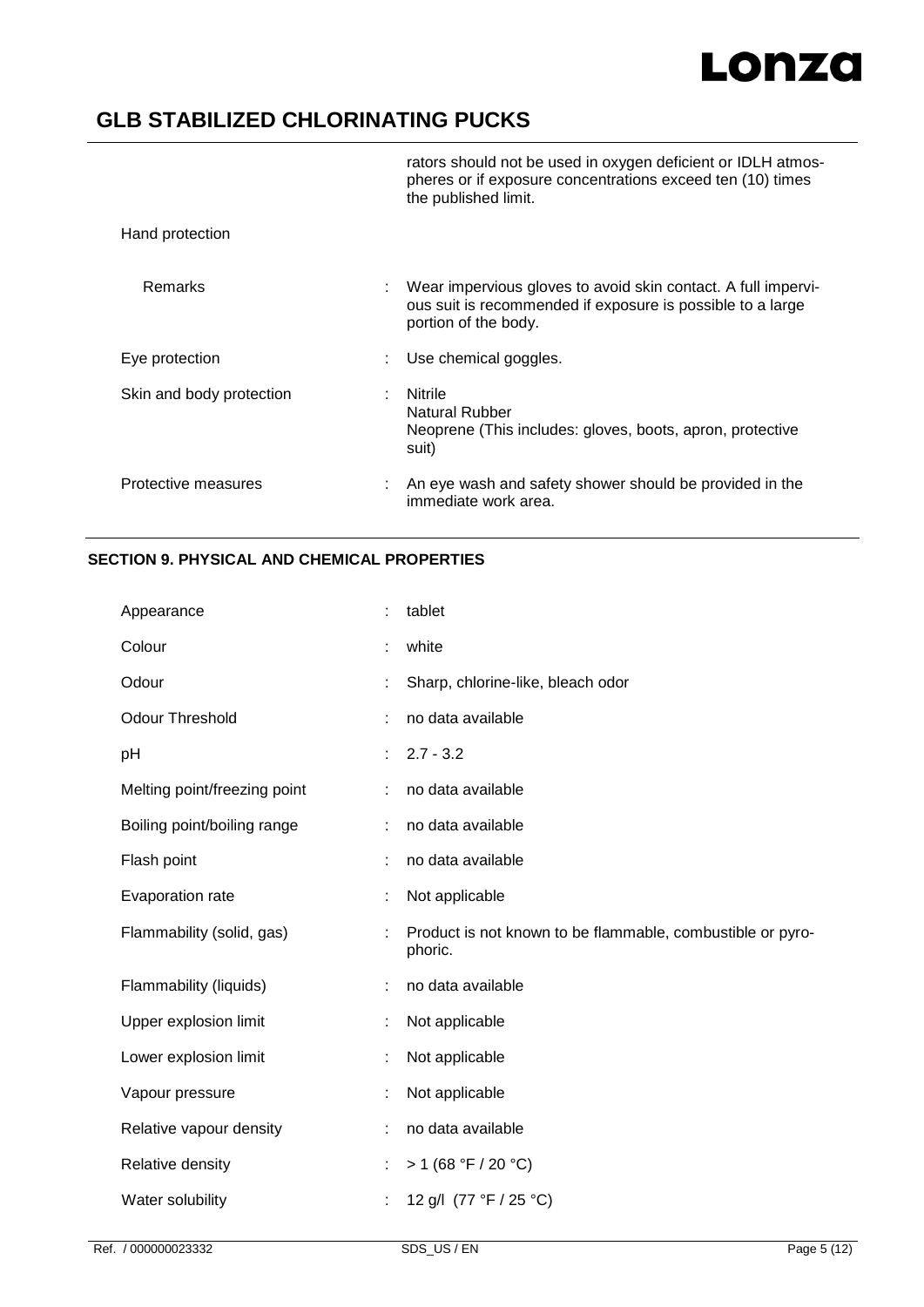# **GLB STABILIZED CHLORINATING PUCKS**

| Partition coefficient: n-octanol/water : no data available |                   |
|------------------------------------------------------------|-------------------|
| Auto-ignition temperature                                  | no data available |
| Decomposition temperature                                  | no data available |
| Viscosity, dynamic                                         | no data available |
| Viscosity, kinematic                                       | no data available |
| Oxidizing properties                                       | Oxidizing         |
| Molecular weight                                           | $: 232.41$ g/mol  |

# **SECTION 10. STABILITY AND REACTIVITY**

| Possibility of hazardous reactions | NFPA Oxidizer Class: Meets the criteria of an NFPA Class 1<br>Oxidizer                                                                                                               |
|------------------------------------|--------------------------------------------------------------------------------------------------------------------------------------------------------------------------------------|
|                                    | May be unstable at temperatures above 225 Deg. C (437 Deg.<br>F)                                                                                                                     |
|                                    | Not sensitive to mechanical shock.                                                                                                                                                   |
|                                    | Not sensitive to static discharge.                                                                                                                                                   |
|                                    | Product will not undergo hazardous polymerization.                                                                                                                                   |
| Conditions to avoid                | Sparks, open flame, other ignition sources, and elevated tem-<br>peratures.                                                                                                          |
|                                    | Contact with small amounts of water may result in an exo-<br>thermic reaction with the liberation of toxic fumes.<br>Damp or slightly wet product (will evolve nitrogen trichloride) |
|                                    | May be unstable at temperatures above 225 Deg. C (437 Deg.<br>F)                                                                                                                     |
| Incompatible materials             | Organic materials                                                                                                                                                                    |
|                                    | Oils<br>Grease                                                                                                                                                                       |
|                                    | Sawdust                                                                                                                                                                              |
|                                    | Reducing agents                                                                                                                                                                      |
|                                    | nitrogen-containing compounds                                                                                                                                                        |
|                                    | Oxidizing                                                                                                                                                                            |
|                                    | Acids                                                                                                                                                                                |
|                                    | <b>Bases</b>                                                                                                                                                                         |
|                                    | Dry fire extinguishers containing ammonium compounds                                                                                                                                 |
| Hazardous decomposition products   | Nitrogen trichloride<br>Chlorine                                                                                                                                                     |
|                                    | nitrous oxides<br>cyanates                                                                                                                                                           |
|                                    | Carbon dioxide (CO2)                                                                                                                                                                 |
|                                    |                                                                                                                                                                                      |

## **SECTION 11. TOXICOLOGICAL INFORMATION**

Information on likely routes of expo-: Inhalation, skin, eyes, ingestion sure **Acute toxicity**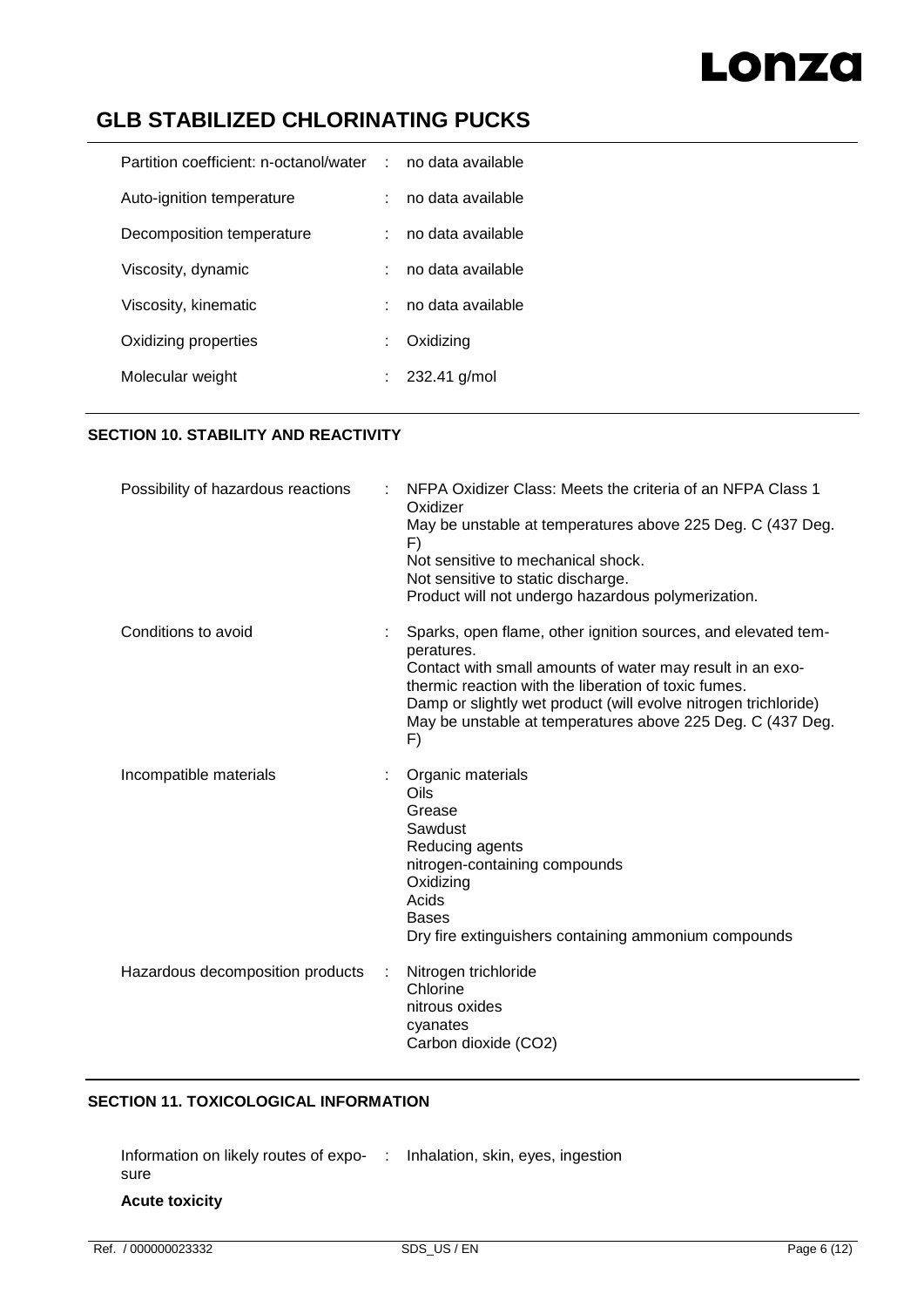# **GLB STABILIZED CHLORINATING PUCKS**

| Acute oral toxicity       | LD50 (Rat): 490 mg/kg                                                                                                        |
|---------------------------|------------------------------------------------------------------------------------------------------------------------------|
| Acute inhalation toxicity | $\therefore$ LC50 (Rat): approximately 0.54 mg/l<br>Exposure time: 4 h<br>Test atmosphere: dust/mist<br>Remarks: (Nose Only) |
|                           | LC50 (Rat): approximately 2.16 mg/l<br>Exposure time: 1 h<br>Test atmosphere: dust/mist<br>Remarks: (Nose Only)              |
| Acute dermal toxicity     | LD50 (Rabbit): $>$ 2,000 mg/kg                                                                                               |

### **Skin corrosion/irritation**

Remarks: DRY MATERIAL CAUSES MODERATE SKIN IRRITATION. WET MATERIAL CAUSES SKIN BURNS.

### **Serious eye damage/eye irritation**

Result: Corrosive to eyes

## **Respiratory or skin sensitisation**

Remarks: Negative skin sensitizer, guinea pig - Buehler Method

### **Carcinogenicity**

| <b>IARC</b>  | No component of this product present at levels greater than or<br>equal to 0.1% is identified as probable, possible or confirmed<br>human carcinogen by IARC.<br>No component of this product present at levels greater than or<br>equal to 0.1% is identified as probable, possible or confirmed<br>human carcinogen by IARC. |
|--------------|--------------------------------------------------------------------------------------------------------------------------------------------------------------------------------------------------------------------------------------------------------------------------------------------------------------------------------|
| <b>OSHA</b>  | No component of this product present at levels greater than or<br>equal to 0.1% is on OSHA's list of regulated carcinogens.<br>No component of this product present at levels greater than or<br>equal to 0.1% is on OSHA's list of regulated carcinogens.                                                                     |
| <b>NTP</b>   | No component of this product present at levels greater than or<br>equal to 0.1% is identified as a known or anticipated carcino-<br>gen by NTP.<br>No component of this product present at levels greater than or<br>equal to 0.1% is identified as a known or anticipated carcino-<br>gen by NTP.                             |
| <b>ACGIH</b> | No component of this product present at levels greater than or<br>equal to 0.1% is identified as a carcinogen or potential carcin-<br>ogen by ACGIH.                                                                                                                                                                           |

## **SECTION 12. ECOLOGICAL INFORMATION**

| <b>Ecotoxicity</b><br>Toxicity to fish | LC50 (Oncorhynchus mykiss (rainbow trout)): 0.32 mg/l<br>Exposure time: 96 h |             |
|----------------------------------------|------------------------------------------------------------------------------|-------------|
| Ref. / 000000023332                    | SDS US/EN                                                                    | Page 7 (12) |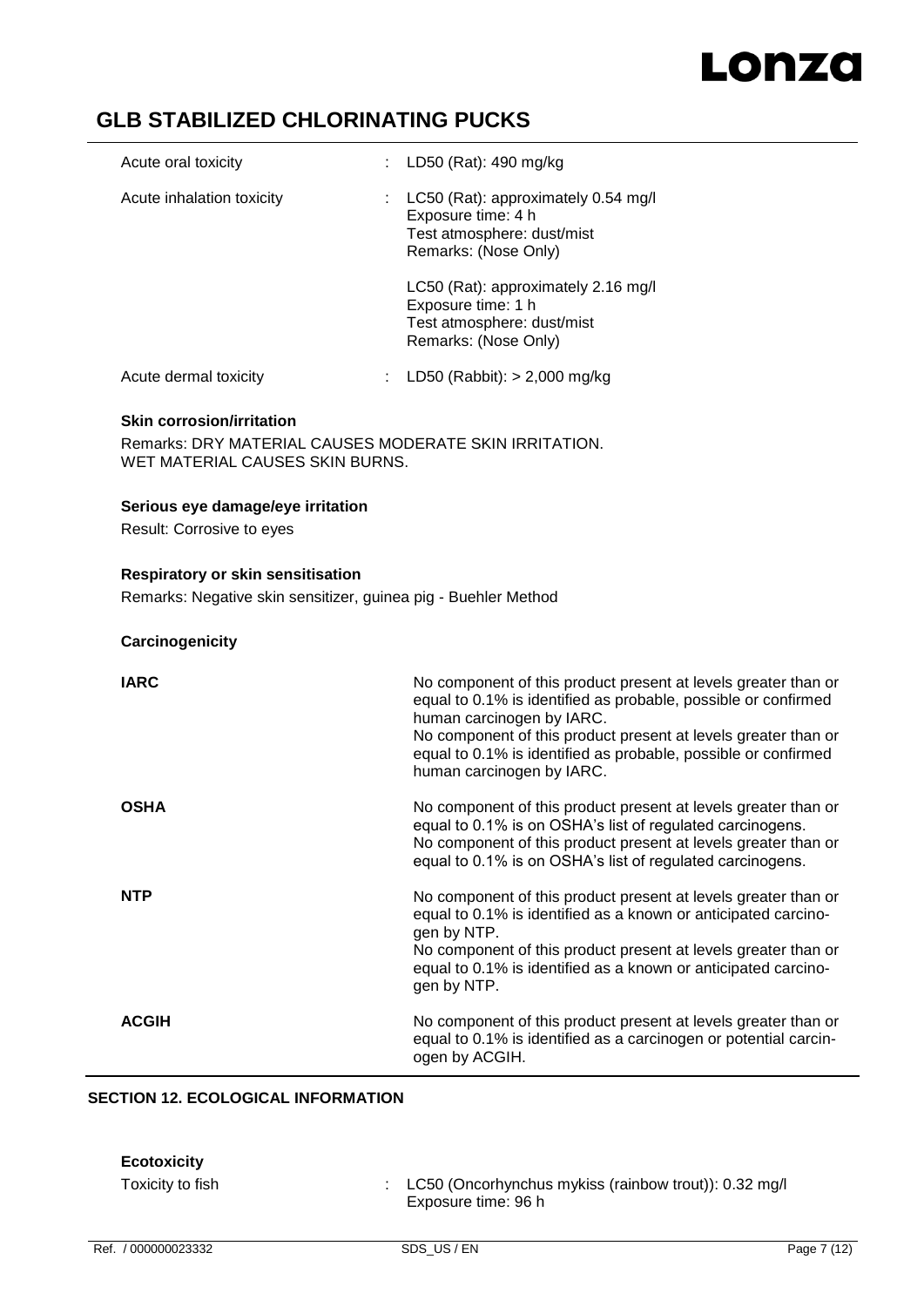# **GLB STABILIZED CHLORINATING PUCKS**

|                                  |                                                                                  | LC50 (Lepomis macrochirus (Bluegill sunfish)): 0.30 mg/l<br>Exposure time: 96 h                                                                                                                                                                                                                               |
|----------------------------------|----------------------------------------------------------------------------------|---------------------------------------------------------------------------------------------------------------------------------------------------------------------------------------------------------------------------------------------------------------------------------------------------------------|
|                                  | Toxicity to daphnia and other aquat-<br>$\ddot{\phantom{a}}$<br>ic invertebrates | LC50 (Daphnia magna (Water flea)): 0.21 mg/l<br>Exposure time: 48 h                                                                                                                                                                                                                                           |
|                                  | Toxicity to terrestrial organisms                                                | Dietary LC50 (Anas platyrhynchos (Mallard duck)): > 10,000<br>ppm<br>Exposure time: 8 d                                                                                                                                                                                                                       |
|                                  |                                                                                  | Acute Oral LD50 (Anas platyrhynchos (Mallard duck)): 1,600<br>mg/kg                                                                                                                                                                                                                                           |
|                                  |                                                                                  | Dietary LC50 (Colinus virginianus (Bobwhite quail)): 7,422<br>ppm<br>Exposure time: 8 d                                                                                                                                                                                                                       |
|                                  | <b>Persistence and degradability</b><br>no data available                        |                                                                                                                                                                                                                                                                                                               |
| <b>Bioaccumulative potential</b> |                                                                                  |                                                                                                                                                                                                                                                                                                               |
|                                  | <b>Components:</b>                                                               |                                                                                                                                                                                                                                                                                                               |
|                                  | 1,3,5-Trichloro-1,3,5-triazinane-2,4,6-trione:                                   |                                                                                                                                                                                                                                                                                                               |
|                                  | Partition coefficient: n-octanol/water :                                         | log Pow: 0.94<br>Method: Calculation method                                                                                                                                                                                                                                                                   |
|                                  | <b>Mobility in soil</b><br>no data available                                     |                                                                                                                                                                                                                                                                                                               |
|                                  | <b>Other adverse effects</b>                                                     |                                                                                                                                                                                                                                                                                                               |
|                                  | <b>Ozone-Depletion Potential</b>                                                 | Regulation: US. EPA Clean Air Act (CAA) Section 602 Ozone-<br>Depleting Substances (40 CFR 82, Subpt. A, App A & B)<br>Remarks: This product neither contains, nor was manufac-<br>tured with a Class I or Class II ODS as defined by the U.S.<br>Clean Air Act Section 602 (40 CFR 82, Subpt. A, App.A + B). |
|                                  | Additional ecological information                                                | Highly toxic to fish and other aquatic organisms.                                                                                                                                                                                                                                                             |
|                                  |                                                                                  |                                                                                                                                                                                                                                                                                                               |

## **SECTION 13. DISPOSAL CONSIDERATIONS**

| <b>Disposal methods</b> |                                                                                                                                                                                                                                                                                                                                                              |
|-------------------------|--------------------------------------------------------------------------------------------------------------------------------------------------------------------------------------------------------------------------------------------------------------------------------------------------------------------------------------------------------------|
| Waste from residues     | : If this product becomes a waste, it meets the criteria of a haz-<br>ardous waste as defined under 40 CFR 261 and would have<br>the following EPA hazardous waste number: D001.<br>If this product becomes a waste, it will be a hazardous waste<br>which is subject to the Land Disposal restrictions under 40<br>CFR 268 and must be managed accordingly. |

# **SECTION 14. TRANSPORT INFORMATION**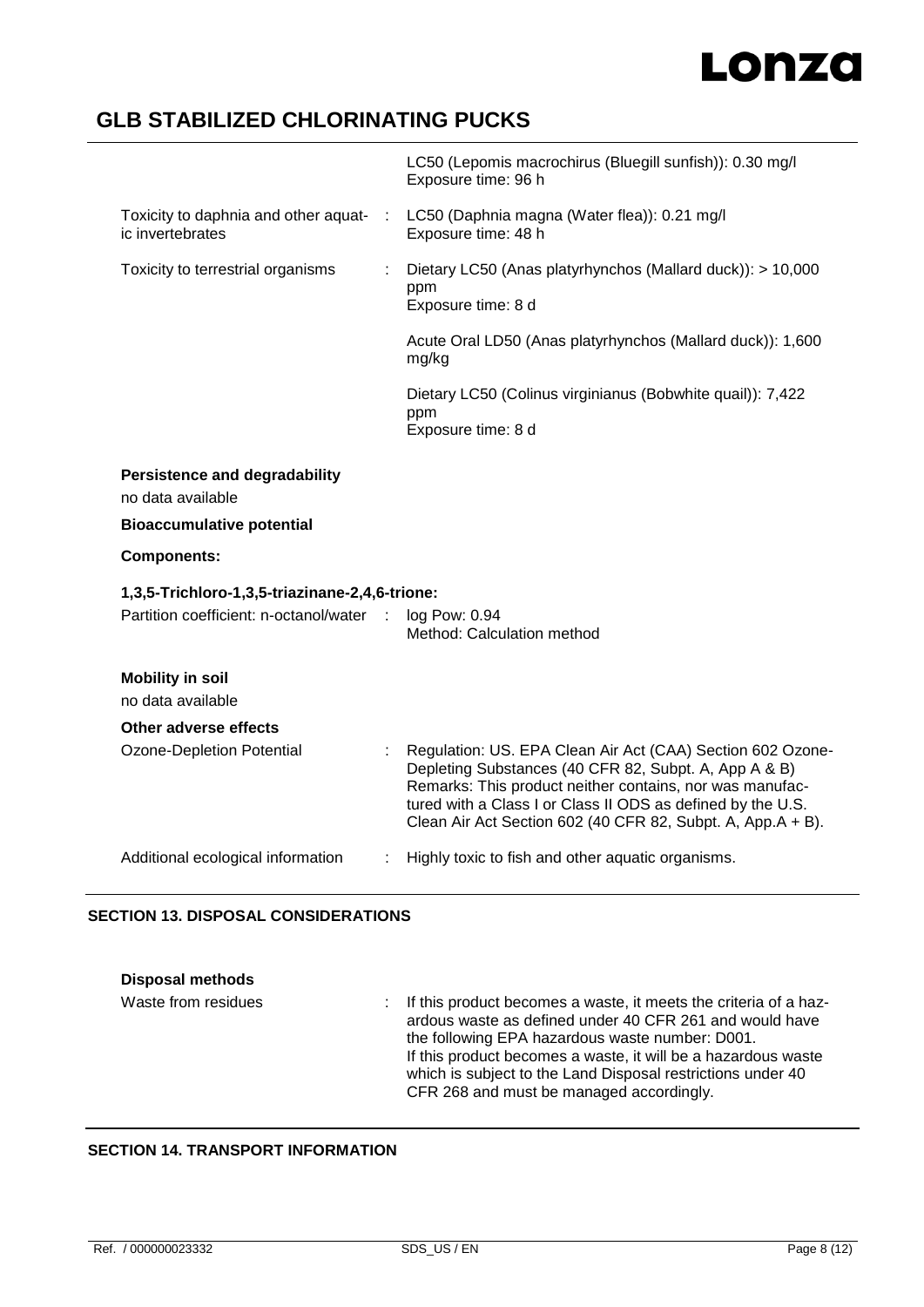# **GLB STABILIZED CHLORINATING PUCKS**

### **DOT**

|             | <b>UN number</b><br>Proper shipping name<br><b>Transport hazard class</b><br><b>Packing group</b><br>Labels<br><b>Emergency Response Guidebook</b><br><b>Number</b><br><b>Environmental hazards</b>              | 2468<br>: Trichloroisocyanuric acid, dry<br>$\therefore$ 5.1<br>$\mathbb{R}^+$<br>: 5.1<br>: 140<br>: yes                      |
|-------------|------------------------------------------------------------------------------------------------------------------------------------------------------------------------------------------------------------------|--------------------------------------------------------------------------------------------------------------------------------|
| TDG         |                                                                                                                                                                                                                  |                                                                                                                                |
|             | <b>UN number</b><br>Proper shipping name<br><b>Transport hazard class</b><br>Packing group<br>Labels<br><b>Environmental hazards</b>                                                                             | : 2468<br>: TRICHLOROISOCYANURIC ACID, DRY<br>$\therefore$ 5.1<br>÷ II.<br>$\therefore$ 5.1<br>: yes                           |
| <b>IATA</b> |                                                                                                                                                                                                                  |                                                                                                                                |
|             | <b>UN number</b><br>Proper shipping name<br><b>Transport hazard class</b><br><b>Packing group</b><br>Labels<br><b>Environmental hazards</b>                                                                      | : 2468<br>: Trichloroisocyanuric acid, dry<br>$\therefore$ 5.1<br>$\pm$ 11<br>: 5.1<br>: no                                    |
| <b>IMDG</b> |                                                                                                                                                                                                                  |                                                                                                                                |
|             | <b>UN number</b><br>Proper shipping name<br><b>Transport hazard class</b><br><b>Packing group</b><br>Labels<br>EmS Number 1<br>EmS Number 2<br><b>Environmental hazards</b>                                      | : 2468<br>: Trichloroisocyanuric acid, dry<br>: 5.1<br>: IL<br>: 5.1<br>$: F-A$<br>$\therefore$ S-Q<br>: Marine pollutant: yes |
| <b>ADR</b>  |                                                                                                                                                                                                                  |                                                                                                                                |
|             | <b>UN number</b><br>Proper shipping name<br><b>Transport hazard class</b><br><b>Packing group</b><br><b>Classification Code</b><br><b>Hazard Identification Number</b><br>Labels<br><b>Environmental hazards</b> | 2468<br>: TRICHLOROISOCYANURIC ACID, DRY<br>5.1<br>$\mathbf{H}$<br>O <sub>2</sub><br>50<br>5.1<br>yes                          |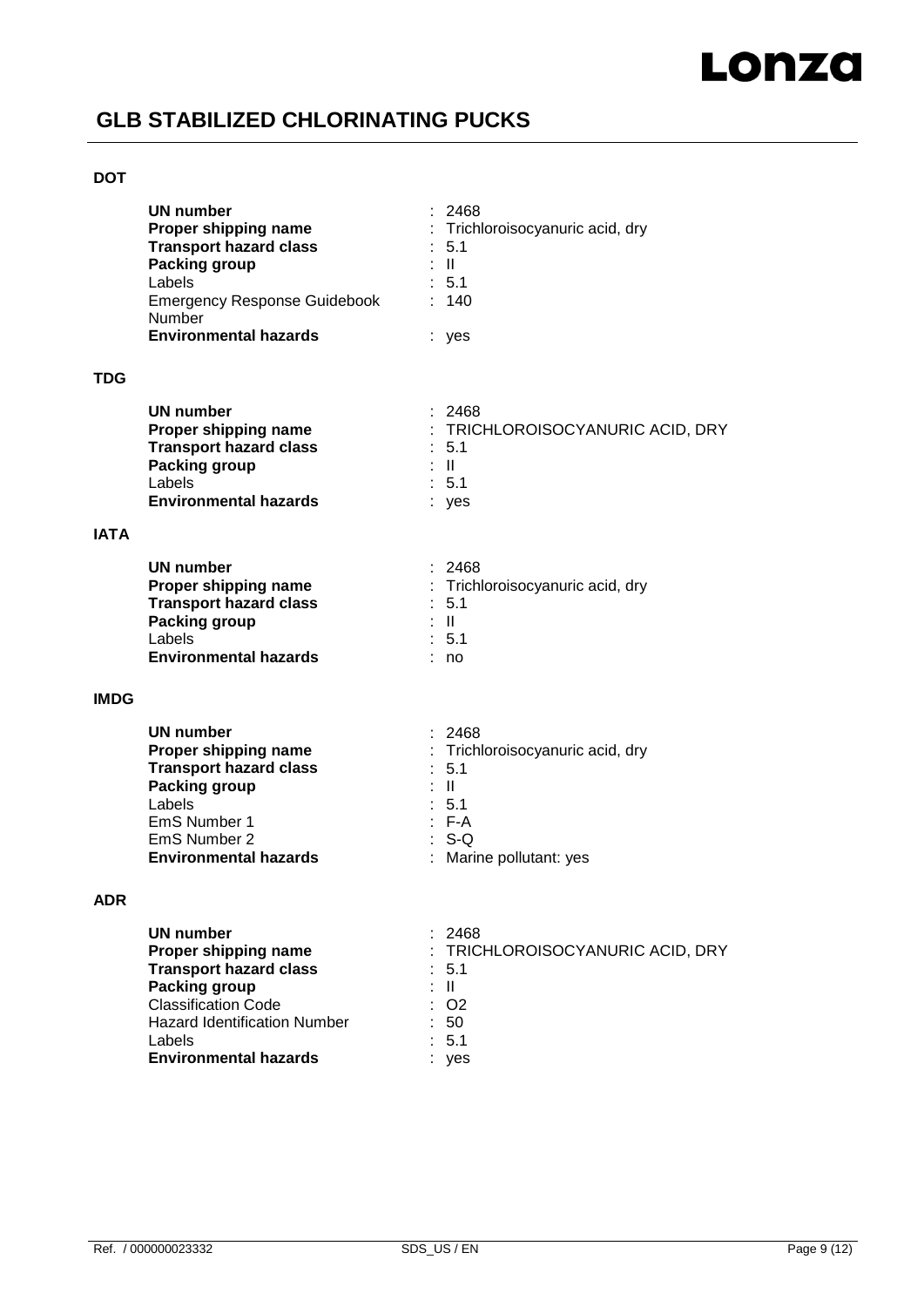# **GLB STABILIZED CHLORINATING PUCKS**

### **RID**

| UN number<br>Proper shipping name<br><b>Transport hazard class</b><br>Packing group<br><b>Classification Code</b><br><b>Hazard Identification Number</b><br>Labels<br><b>Environmental hazards</b> | 2468<br>: TRICHLOROISOCYANURIC ACID, DRY<br>$\therefore$ 5.1<br>: II<br>: O2<br>: 50<br>: 5.1<br>yes |
|----------------------------------------------------------------------------------------------------------------------------------------------------------------------------------------------------|------------------------------------------------------------------------------------------------------|
| Special precautions for user                                                                                                                                                                       | none                                                                                                 |
| Transport in bulk according to An-<br>nex II of MARPOL 73/78 and the IBC<br>Code                                                                                                                   | $:$ Not applicable                                                                                   |

## **SECTION 15. REGULATORY INFORMATION**

This chemical is a pest control product registered by Health Canada Pest Management Regulatory Agency and is subject to certain label.

Read the approved label, authorized under the Pest Control Products Act, prior to using or handling the pest control product.

PMRA Registration number : 29459, 29847, 30171 Hazard pictograms :



Signal word<br>
Hazard statements<br>
Hazard statements<br>
in Corrosive.

Corrosive. Causes skin burns. Corrosive - causes irreversible eye damage. May be fatal if swallowed. Irritating to nose and throat. This pesticide is toxic to fish.

### **EPCRA - Emergency Planning and Community Right-to-Know Act**

### **CERCLA Reportable Quantity**

This material does not contain any components with a CERCLA RQ.

### **SARA 304 Extremely Hazardous Substances Reportable Quantity**

This material does not contain any components with a section 304 EHS RQ.

### **SARA 311/312 Hazards**

See above: SECTION 2. Hazard Identification-GHS Classification

## **SARA 313**

This material does not contain any chemical components with known CAS numbers that exceed the threshold (De Minimis) reporting levels established by SARA Title III, Section 313.

### **Clean Air Act**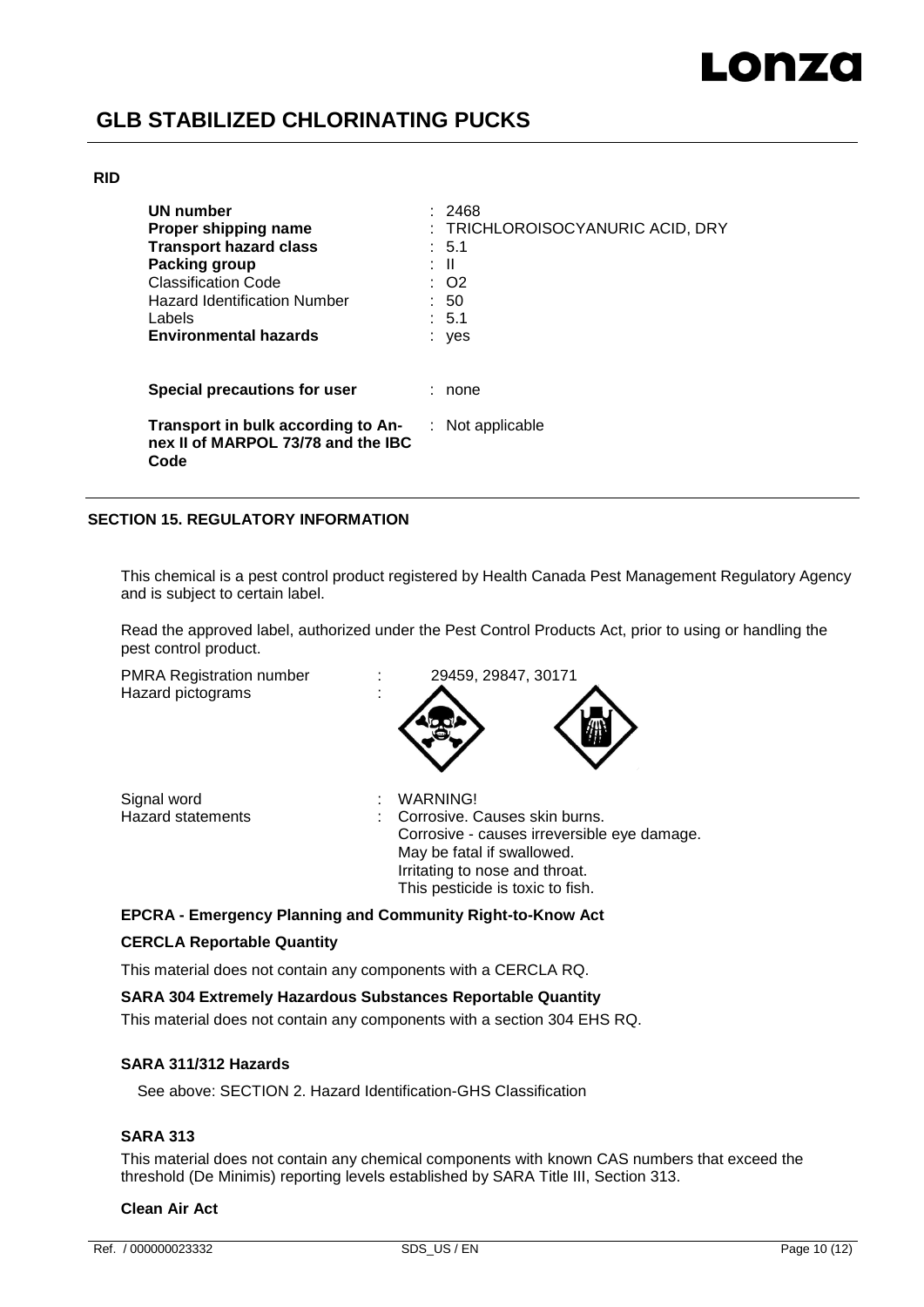# LONZO

# **GLB STABILIZED CHLORINATING PUCKS**

This product neither contains, nor was manufactured with a Class I or Class II ODS as defined by the U.S. Clean Air Act Section 602 (40 CFR 82, Subpt. A, App.A + B).

This product does not contain any hazardous air pollutants (HAP), as defined by the U.S. Clean Air Act Section 112 (40 CFR 61).

This product does not contain any chemicals listed under the U.S. Clean Air Act Section 112(r) for Accidental Release Prevention (40 CFR 68.130, Subpart F).

This product does not contain any chemicals listed under the U.S. Clean Air Act Section 111 SOCMI Intermediate or Final VOC's (40 CFR 60.489).

This product does not contain any VOC exemptions listed under the U.S. Clean Air Act Section 450.

### **Clean Water Act**

This product does not contain any Hazardous Chemicals listed under the U.S. CleanWater Act, Section 311, Table 117.3.

This product does not contain any Hazardous Substances listed under the U.S. CleanWater Act, Section 311, Table 116.4A.

This product does not contain any toxic pollutants listed under the U.S. Clean Water Act Section 307

### **US State Regulations**

#### **Massachusetts Right To Know**

| Components                                          | CAS-No. |
|-----------------------------------------------------|---------|
| $,3,5-$<br>-Trichloro-1,3,5-triazinane-2,4,6-trione | 87-90-  |

#### **Pennsylvania Right To Know**

| Components                                                                 | `S-No.<br>CAS |
|----------------------------------------------------------------------------|---------------|
| +.6-trione<br>1,3,5-triazinane-2,<br>Frichloro-1<br>$\overline{a}$<br>35-T | $87 - 90 - 4$ |

### **New Jersey Right To Know**

| Components                              | CAS-No. |
|-----------------------------------------|---------|
| Trichloro-1,3,5-triazinane-2,4,6-trione | 7-90-   |
| $1,3,5-.$                               | o r     |

### **California Prop. 65**

This product does not contain any chemicals known to State of California to cause cancer, birth defects, or any other reproductive harm.

### **The components of this product are reported in the following inventories:**

TSCA : This chemical is for export only and thus, is not subject to TSCA regulations.

### **SECTION 16. OTHER INFORMATION**